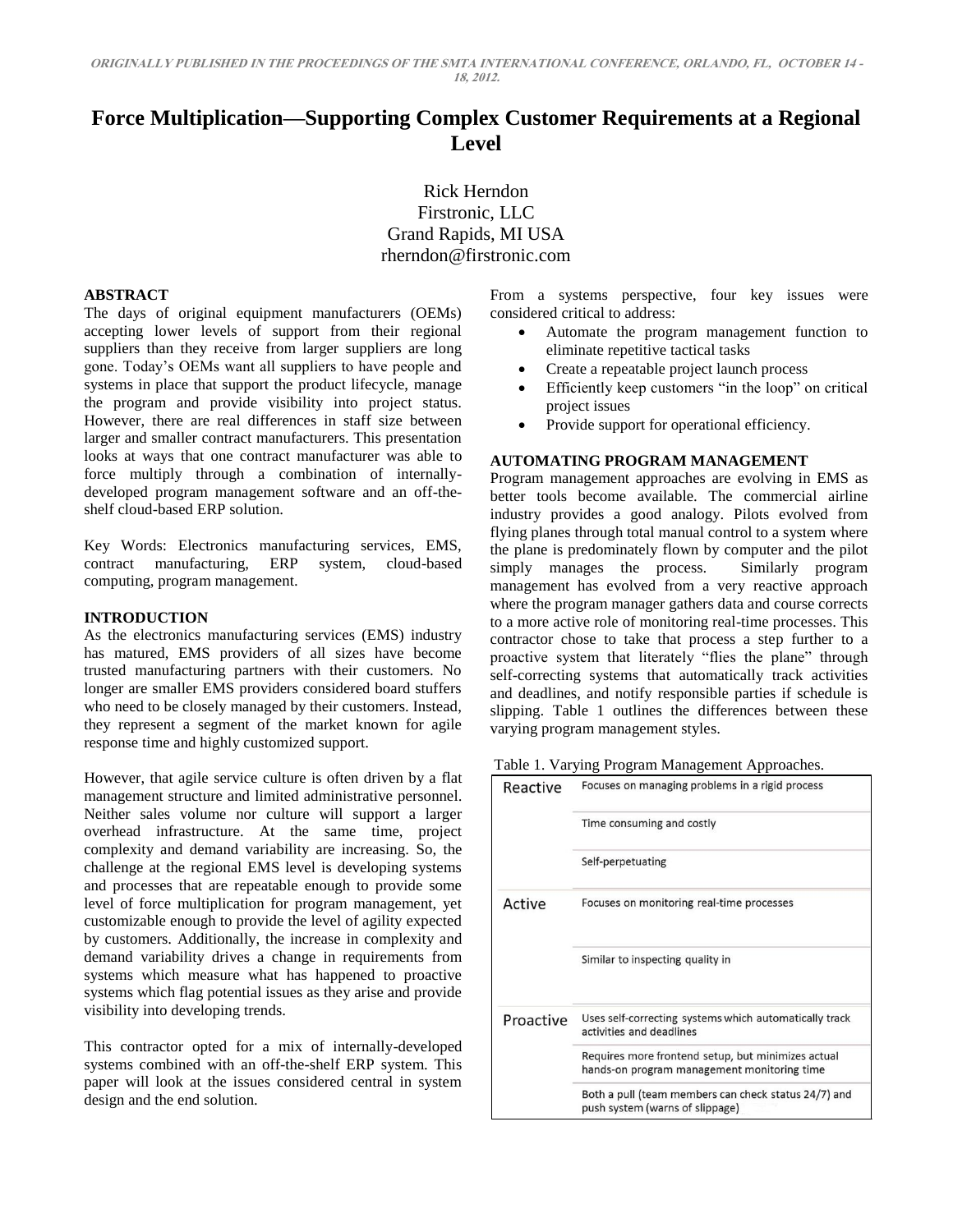The contractor's team started by customizing a Windowsbased relational database. The system is called ProManage. The system was designed to interface with the MRP system and provide project team members with the ability to log on 24/7 to find out exactly what open action items they need to address.

The program manager inserts critical dates, basic account information and the team responsibility list. The system tracks activity status, assigns standard tasks and updates appropriate team members. If the schedule is slipping, the system automatically flags the issue and informs the team. Figure 1 shows the areas covered by the system.

The system also serves as a centralized database for all project activities, supporting both traceability and product history recordkeeping.



Figure 1. ProManage Main Screen.

# **CREATING A REPEATABLE PROJECT LAUNCH PROCESS**

Project launch is a two-fold challenge for program management. First, it can be time-consuming, particularly when it is the first project launch with a new customer. Secondly, it often involves a complex set of tasks that are only done in the launch phase. Program managers who are frequently doing project launches can easily switch between project launch mode and volume production mode, but program managers who infrequently launch new projects may not be efficient in switching back and forth.

In analyzing project launch patterns, the team designing ProManage defined four basic types of project launch:

- Engineering/product development
- Prototyping
- New product launch
- Older assembly review.

New product launch included both launches involving newly released products and those that involved established products being transferred into the facility. Older assembly

review was a launch process for existing products that were built infrequently.

The templates automate approximately 90% of the project launch plan and any remaining items are added by the program manager. Figure 2 shows the main screen of a prototype template.The plan is then launched to the project team and the system begins assigning tasks to team members. If a deadline is missed, the system automatically escalates that series of activities to the program manager for resolution. The system also creates full documentation and a post-mortem history to allow for process improvement.<sup>1</sup>

| H<br>明天保天堂                              |                     |                                                                     |                                         |                                  | open_and_closed_sorted_by_ship_date - Microsoft Access |      |
|-----------------------------------------|---------------------|---------------------------------------------------------------------|-----------------------------------------|----------------------------------|--------------------------------------------------------|------|
| File<br>Home<br>Create                  | External Data       | Database Tools                                                      | Add-Ins                                 |                                  |                                                        |      |
| Project Typ Prototype                   | ۳                   | Find Record<br><b>Previous Record</b>                               | Next Record                             | Add Record                       | print  <br>Close Form                                  | 3180 |
|                                         |                     |                                                                     |                                         |                                  |                                                        |      |
| Internal P/N:                           |                     | <b>Customer Assy Rev.</b>                                           |                                         | Record Started By:<br>Scott Paul |                                                        |      |
| Sub Int P/N:                            |                     | <b>Engineering Rev:</b>                                             |                                         |                                  |                                                        |      |
| <b>Description</b><br>j,                | <b>X351 MC</b>      | Sign Off Complete:                                                  | o                                       |                                  |                                                        |      |
| Drawing / CPM W.                        | 385 Rev X2          | Kit Released to Floor:                                              | о                                       | Order Multiple                   |                                                        |      |
| Engineer:<br>Scott Paul                 | $\bullet$           | Job Complete:                                                       | $\Box$                                  |                                  |                                                        |      |
| <b>Customer Eng Contact:</b>            |                     | <b>Customer Eng EMail:</b>                                          |                                         |                                  | <b>Customer Eng Phone:</b>                             |      |
| <b>Doc Control</b><br>Internal PCB P/N: |                     |                                                                     | Customer PCB Rev:                       |                                  |                                                        |      |
| <b>Cust PCB Number:</b>                 |                     |                                                                     | Assembly Type:                          |                                  |                                                        | ٠    |
|                                         |                     |                                                                     | Similar To Internal P/N                 |                                  | 95-02597-5002                                          |      |
|                                         |                     |                                                                     |                                         |                                  |                                                        |      |
| <b>New Start Coordinator</b>            |                     |                                                                     |                                         |                                  |                                                        |      |
|                                         |                     |                                                                     | <b>Original Promised Delivery Date:</b> |                                  |                                                        |      |
| Program Manager:                        | г                   | v                                                                   |                                         |                                  |                                                        |      |
| First Run (New Start):                  |                     | <b>New Promised Delivery Date (do</b><br>not change unless customer |                                         |                                  |                                                        |      |
| <b>Build Qty:</b>                       | 50                  |                                                                     | agrees to new date):                    |                                  |                                                        |      |
| EAU:                                    |                     |                                                                     | <b>Target Sign off Date:</b>            |                                  | 7/11/2012                                              |      |
| <b>Last Part IN Date:</b>               |                     |                                                                     | <b>Target Start Date:</b>               |                                  | 7/16/2012                                              |      |
| <b>Kickoff Doc Received Date:</b>       | 6/26/2012           |                                                                     |                                         |                                  |                                                        |      |
|                                         |                     |                                                                     |                                         | <b>Target Ship Date:</b>         |                                                        |      |
| <b>Original Kickoff Doc</b>             | 7/24/2012           |                                                                     | <b>Actual Ship Date:</b>                |                                  |                                                        |      |
| <b>Reqested Delivery Date:</b>          |                     |                                                                     | Late Code                               |                                  |                                                        | ⊋    |
| Quick Notes                             |                     |                                                                     |                                         |                                  | D                                                      |      |
| Priority<br>999                         |                     |                                                                     | <b>Build Report Issues Entered</b>      |                                  |                                                        |      |
| Record: M 4 572 of 581 > M Hz           | V Unfiltered Search |                                                                     |                                         |                                  |                                                        |      |
| Form View                               |                     |                                                                     |                                         |                                  |                                                        |      |
|                                         |                     |                                                                     |                                         |                                  |                                                        |      |

Figure 2. A Prototype Project Screen.

The most powerful aspect of this system is the fact that the project can be defined and standardized almost immediately, but the team then quickly adjusts the "standardized requirements" to match the individual nuances of each launch thus creating a tailored launch plan for each new assembly. The program manager has the time to better evaluate project trends and look at longer term project issues, instead of getting bogged down in day-to-day tactical tasks.

# **KEEPING CUSTOMERS "IN THE LOOP"**

J. Edwards Deming pointed out that 94.6% of all failures are a direct result of poor communication. If anything that is optimistic in the EMS world. The challenge isn't that EMS project members don't communicate. It is instead, that in the midst of communication overload it can be easy to miss critical details. ProManage was designed with that issue in mind. It is both a pull and a push system. Project team members can pull critical real-time data at their convenience.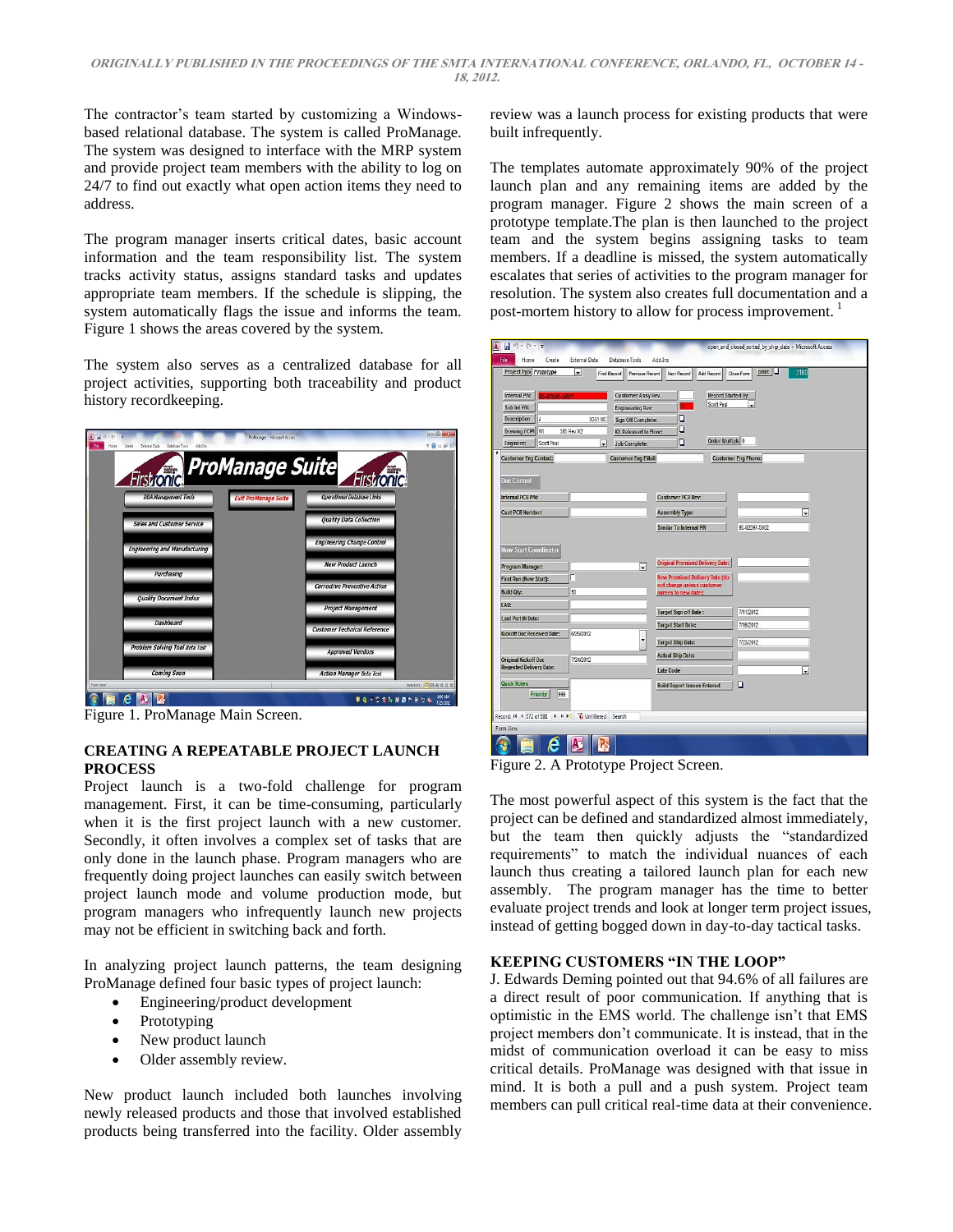At the same time, it also pushes needed data to team members with unclosed action items.

The information loaded in the engineering database aligns with purchasing and demand planning to ensure materials are purchased and product is built to current revisions. Figure 3 shows a typical project status screen. The program manager is able to easily discuss critical issues with customers including:

- Demand vs. forecast trends
- Revenue
- Inventory levels/turns: by customer and by program
- Warranty returns
- Labor to plan
- Purchase price variances (PPVs) of significance
- On-time delivery: by customer and by program
- Backlog
- Schedule impact of engineering changes or shortages
- Minimum buy liability and excess inventory generated by engineering changes or end of project
- Part change notices (PCNs) indicating potential obsolescence issues
- Market-driven cost variation trends.



Figure 3. Typical Project Status Screen.

Customer information can be output to Microsoft Project or Excel depending on the report. The customer sees project activity in its entirety making it easy to discuss trends, whatif scenarios and a range of course correction options. Figure 4 provides an example of quality reporting data.



Figure 4. Quality Data Reporting.

The ability to quickly and easily present data to customers saves time in two ways. First, early discussion of potential issues opens the door to more options in terms of course correction. Second, it enables the program manager to make a business case for the proposed action. The ensuing negotiation is typically simpler because the issue is clearly understand and the customer has a range of options to choose from.

Technological advances are contributing to improved realtime data visibility. At the time ProManage was originally developed, there simply wasn't anything available off-theshelf with similar capabilities. However, information systems technology continues to evolve in this direction. The contractor found redundant capabilities when upgrading its MRP system to Plex Online, a software as a service (SAAS), cloud-based Enterprise Resource Planning (ERP) system. Figure 5 shows the Plex interface screen that customers can access.

| - Ferrone) Res Deline - Alexander, David - Windows Internet Explorer |                             | <b>RODING</b> |
|----------------------------------------------------------------------|-----------------------------|---------------|
| Wiki Add Node<br>4 Back<br>$^{10}$                                   | <b>ARCHITEX</b>             |               |
| <b>Histronic</b>                                                     | <b>Customer Portal</b>      |               |
| E<br><b>Consignment Inventory</b>                                    | Part List                   |               |
| 司<br><b>Customer Invoices &amp; Credits</b>                          | <b>Service Requests</b>     |               |
| 123623<br><b>Customer Part Numbers</b>                               | $\equiv$<br><b>Releases</b> |               |
| $\equiv 1$<br><b>Online Customer Orders</b>                          | <b>Shipping History</b>     |               |
| 댪<br><b>Order Entry</b><br><b>Grid &amp; Form Customer Enabled</b>   | <b>Problem Control</b>      |               |
|                                                                      |                             |               |

Figure 5. Plex SAAS ERP Screen.